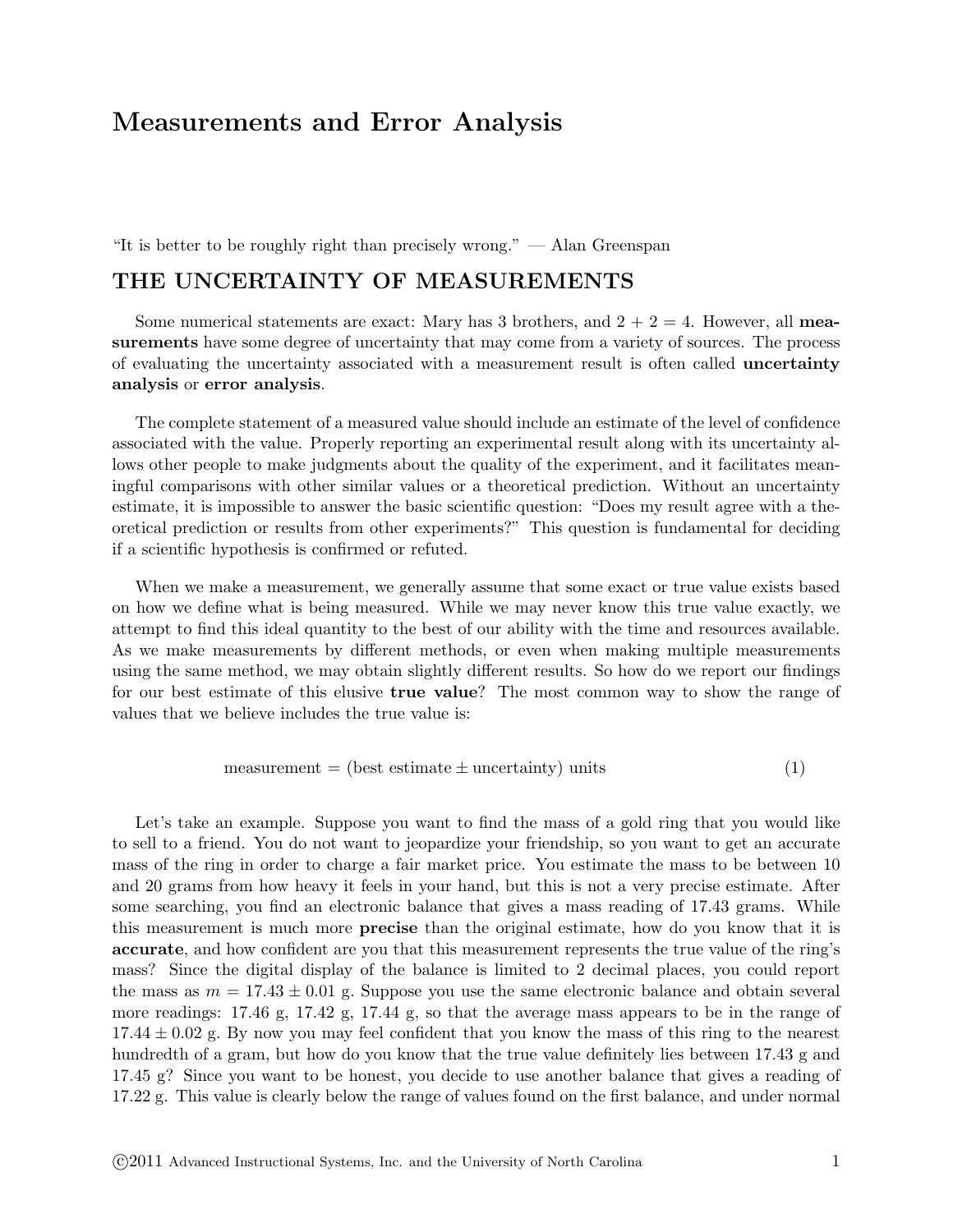circumstances, you might not care, but you want to be fair to your friend. So what do you do now? The answer lies in knowing something about the accuracy of each instrument.

To help answer these questions, we should first define the terms accuracy and precision:

Accuracy is the closeness of agreement between a measured value and a true or accepted value. Measurement error is the amount of inaccuracy.

Precision is a measure of how well a result can be determined (without reference to a theoretical or true value). It is the degree of consistency and agreement among independent measurements of the same quantity; also the reliability or reproducibility of the result.

The uncertainty estimate associated with a measurement should account for both the accuracy and precision of the measurement.

Note: Unfortunately the terms error and uncertainty are often used interchangeably to describe both imprecision and inaccuracy. This usage is so common that it is impossible to avoid entirely. Whenever you encounter these terms, make sure you understand whether they refer to accuracy or precision, or both.

Notice that in order to determine the accuracy of a particular measurement, we have to know the ideal, true value. Sometimes we have a "textbook" measured value, which is well known, and we assume that this is our "ideal" value, and use it to estimate the **accuracy** of our result. Other times we know a theoretical value, which is calculated from basic principles, and this also may be taken as an "ideal" value. But physics is an empirical science, which means that the theory must be validated by experiment, and not the other way around. We can escape these difficulties and retain a useful definition of accuracy by assuming that, even when we do not know the true value, we can rely on the best available accepted value with which to compare our experimental value.

For our example with the gold ring, there is no accepted value with which to compare, and both measured values have the same precision, so we have no reason to believe one more than the other. We could look up the accuracy specifications for each balance as provided by the manufacturer (the Appendix at the end of this lab manual contains accuracy data for most instruments you will use), but the best way to assess the accuracy of a measurement is to compare with a known standard. For this situation, it may be possible to calibrate the balances with a standard mass that is accurate within a narrow tolerance and is traceable to a **primary mass standard** at the National Institute of Standards and Technology (NIST). Calibrating the balances should eliminate the discrepancy between the readings and provide a more accurate mass measurement.

Precision is often reported quantitatively by using **relative** or **fractional uncertainty**:

Relative Uncertainty = 
$$
\frac{\text{uncertainty}}{\text{measured quantity}}
$$
 (2)

Example:  $m = 75.5 \pm 0.5$  g has a fractional uncertainty of:  $\frac{0.5 \text{ g}}{75.5 \text{ g}} = 0.006 = 0.7\%$ .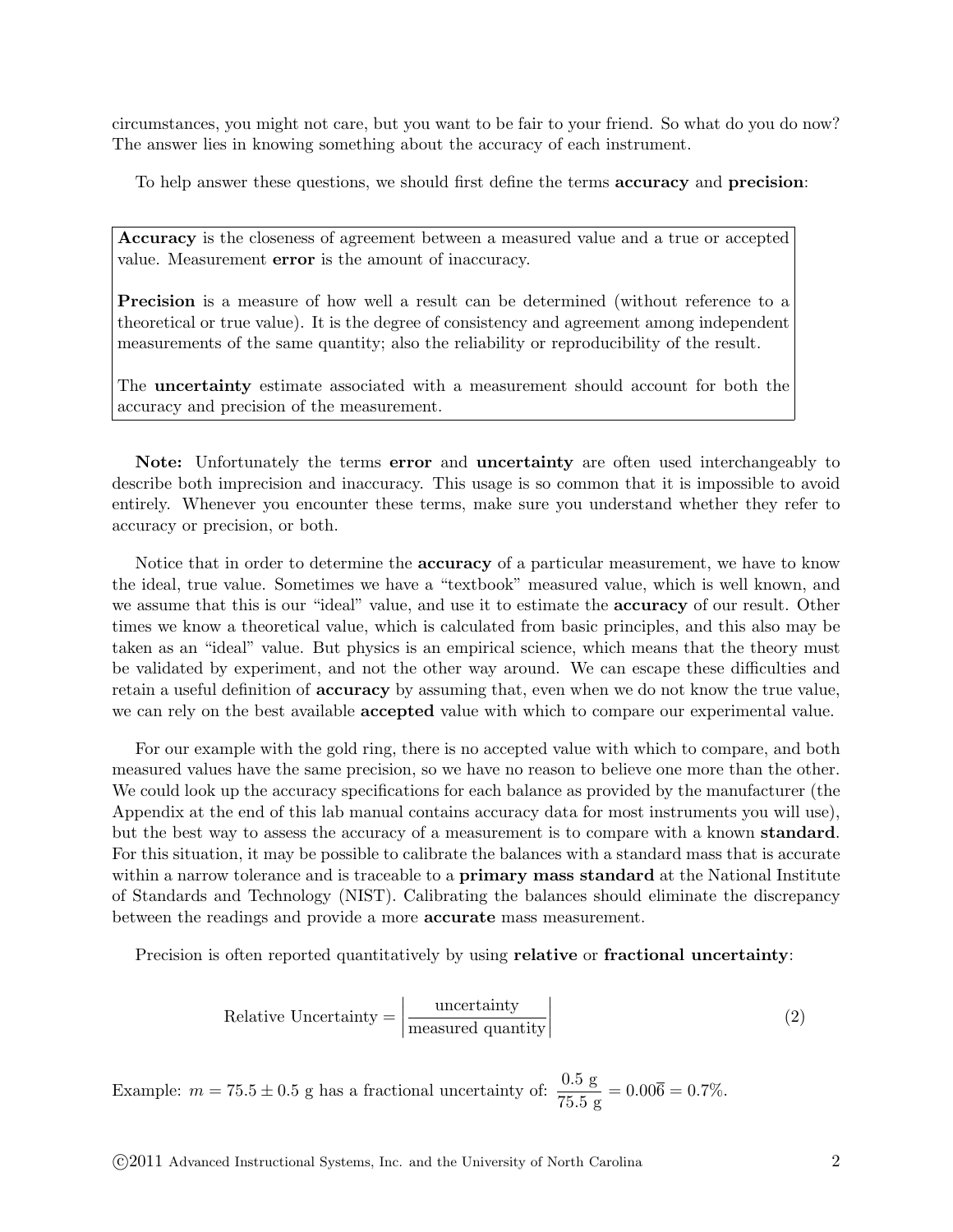Accuracy is often reported quantitatively by using relative error:

Relative Error = 
$$
\frac{\text{measured value} - \text{expected value}}{\text{expected value}}
$$
 (3)

If the expected value for m is 80.0 g, then the relative error is:  $\frac{75.5 - 80.0}{80.0} = -0.056 = -5.6\%$ 

Note: The minus sign indicates that the measured value is less than the expected value.

When analyzing experimental data, it is important that you understand the difference between precision and accuracy. Precision indicates the quality of the measurement, without any guarantee that the measurement is "correct." Accuracy, on the other hand, assumes that there is an ideal value, and tells how far your answer is from that ideal, "right" answer. These concepts are directly related to random and systematic measurement errors.

# TYPES OF ERRORS

Measurement errors may be classified as either random or systematic, depending on how the measurement was obtained (an instrument could cause a random error in one situation and a systematic error in another).

Random errors are statistical fluctuations (in either direction) in the measured data due to the precision limitations of the measurement device. Random errors can be evaluated through statistical analysis and can be reduced by averaging over a large number of observations (see standard error).

Systematic errors are reproducible inaccuracies that are consistently in the same direction. These errors are difficult to detect and cannot be analyzed statistically. If a systematic error is identified when calibrating against a standard, applying a correction or correction factor to compensate for the effect can reduce the bias. Unlike random errors, systematic errors cannot be detected or reduced by increasing the number of observations.

When making careful measurements, our goal is to reduce as many sources of error as possible and to keep track of those errors that we can not eliminate. It is useful to know the types of errors that may occur, so that we may recognize them when they arise. Common sources of error in physics laboratory experiments:

Incomplete definition (may be systematic or random) — One reason that it is impossible to make exact measurements is that the measurement is not always clearly defined. For example, if two different people measure the length of the same string, they would probably get different results because each person may stretch the string with a different tension. The best way to minimize definition errors is to carefully consider and specify the conditions that could affect the measurement.

Failure to account for a factor (usually systematic)  $-$  The most challenging part of designing an experiment is trying to control or account for all possible factors except the one independent variable that is being analyzed. For instance, you may inadvertently ignore air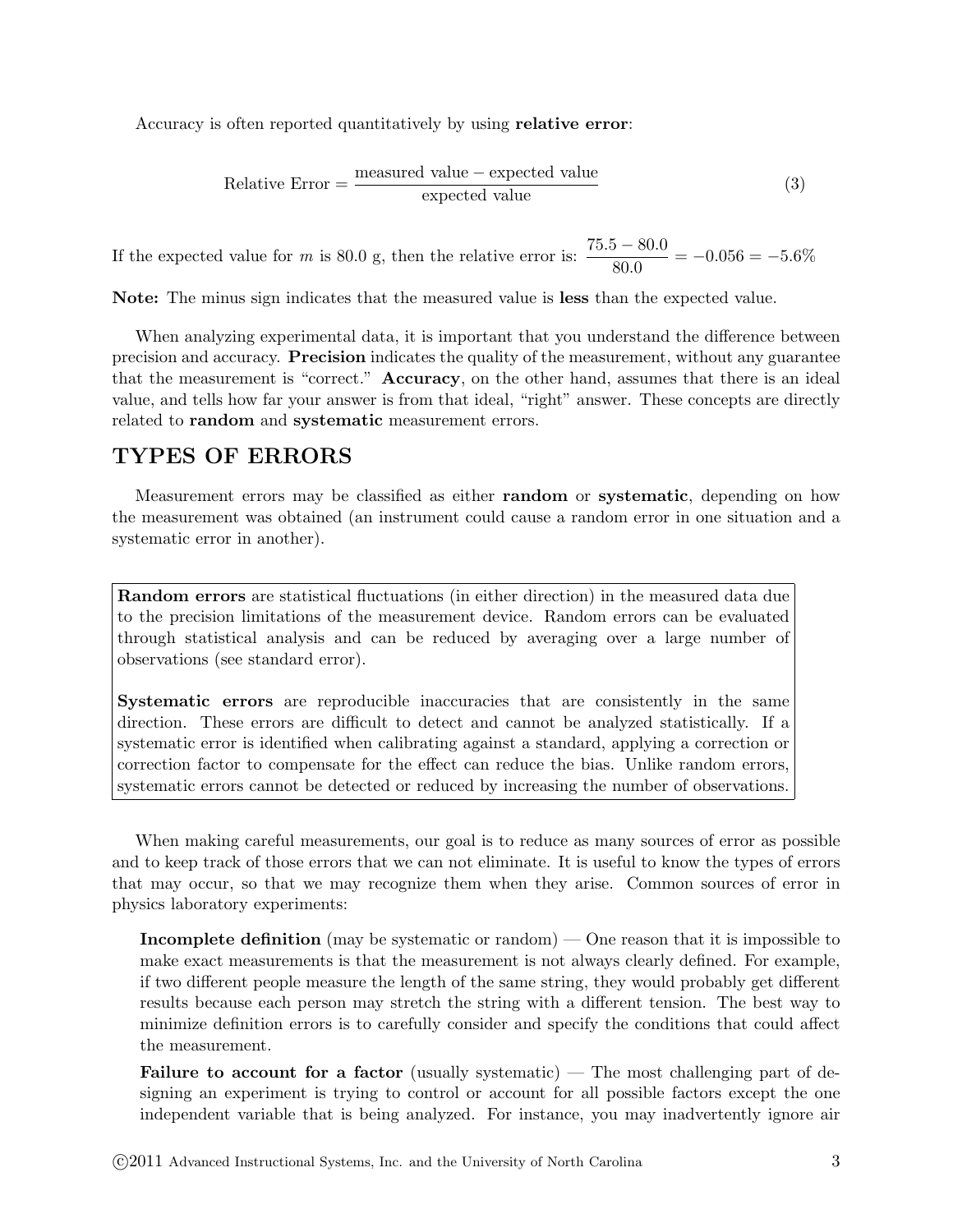resistance when measuring free-fall acceleration, or you may fail to account for the effect of the Earth's magnetic field when measuring the field near a small magnet. The best way to account for these sources of error is to brainstorm with your peers about all the factors that could possibly affect your result. This brainstorm should be done **before** beginning the experiment in order to plan and account for the confounding factors before taking data. Sometimes a correction can be applied to a result after taking data to account for an error that was not detected earlier.

Environmental factors (systematic or random) — Be aware of errors introduced by your immediate working environment. You may need to take account for or protect your experiment from vibrations, drafts, changes in temperature, and electronic noise or other effects from nearby apparatus.

Instrument resolution (random) — All instruments have finite precision that limits the ability to resolve small measurement differences. For instance, a meter stick cannot be used to distinguish distances to a precision much better than about half of its smallest scale division (0.5 mm in this case). One of the best ways to obtain more precise measurements is to use a null difference method instead of measuring a quantity directly. Null or balance methods involve using instrumentation to measure the difference between two similar quantities, one of which is known very accurately and is adjustable. The adjustable reference quantity is varied until the difference is reduced to zero. The two quantities are then balanced and the magnitude of the unknown quantity can be found by comparison with a measurement standard. With this method, problems of source instability are eliminated, and the measuring instrument can be very sensitive and does not even need a scale.

**Calibration** (systematic) — Whenever possible, the calibration of an instrument should be checked before taking data. If a calibration standard is not available, the accuracy of the instrument should be checked by comparing with another instrument that is at least as precise, or by consulting the technical data provided by the manufacturer. Calibration errors are usually linear (measured as a fraction of the full scale reading), so that larger values result in greater absolute errors.

Zero offset (systematic) — When making a measurement with a micrometer caliper, electronic balance, or electrical meter, always check the zero reading first. Re-zero the instrument if possible, or at least measure and record the zero offset so that readings can be corrected later. It is also a good idea to check the zero reading throughout the experiment. Failure to zero a device will result in a constant error that is more significant for smaller measured values than for larger ones.

Physical variations (random) — It is always wise to obtain multiple measurements over the widest range possible. Doing so often reveals variations that might otherwise go undetected. These variations may call for closer examination, or they may be combined to find an average value.

**Parallax** (systematic or random) — This error can occur whenever there is some distance between the measuring scale and the indicator used to obtain a measurement. If the observer's eye is not squarely aligned with the pointer and scale, the reading may be too high or low (some analog meters have mirrors to help with this alignment).

Instrument drift (systematic)  $-$  Most electronic instruments have readings that drift over time. The amount of drift is generally not a concern, but occasionally this source of error can be significant.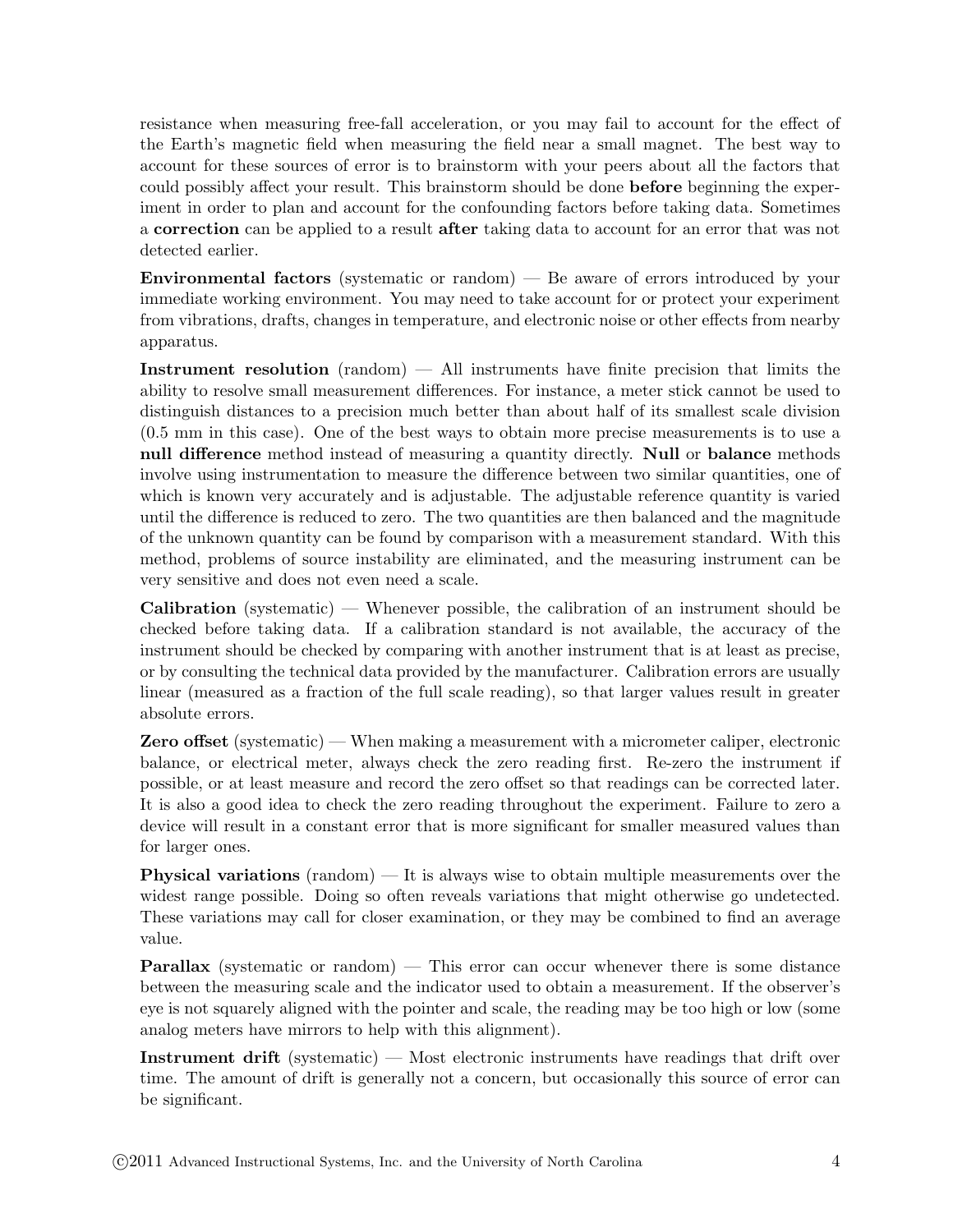Lag time and hysteresis (systematic) — Some measuring devices require time to reach equilibrium, and taking a measurement before the instrument is stable will result in a measurement that is too high or low. A common example is taking temperature readings with a thermometer that has not reached thermal equilibrium with its environment. A similar effect is hysteresis where the instrument readings lag behind and appear to have a "memory" effect, as data are taken sequentially moving up or down through a range of values. Hysteresis is most commonly associated with materials that become magnetized when a changing magnetic field is applied.

Personal errors come from carelessness, poor technique, or bias on the part of the experimenter. The experimenter may measure incorrectly, or may use poor technique in taking a measurement, or may introduce a bias into measurements by expecting (and inadvertently forcing) the results to agree with the expected outcome.

Gross personal errors, sometimes called mistakes or blunders, should be avoided and corrected if discovered. As a rule, personal errors are excluded from the error analysis discussion because it is generally assumed that the experimental result was obtained by following correct procedures. The term human error should also be avoided in error analysis discussions because it is too general to be useful.

# ESTIMATING EXPERIMENTAL UNCERTAINTY FOR A SIN-GLE MEASUREMENT

Any measurement you make will have some uncertainty associated with it, no matter the precision of your measuring tool. So how do you determine and report this uncertainty?

The uncertainty of a single measurement is limited by the precision and accuracy of the measuring instrument, along with any other factors that might affect the ability of the experimenter to make the measurement.

For example, if you are trying to use a meter stick to measure the diameter of a tennis ball, the uncertainty might be  $\pm 5$  mm, but if you used a Vernier caliper, the uncertainty could be reduced to maybe  $\pm 2$  mm. The limiting factor with the meter stick is parallax, while the second case is limited by ambiguity in the definition of the tennis ball's diameter (it's fuzzy!). In both of these cases, the uncertainty is greater than the smallest divisions marked on the measuring tool (likely 1 mm and 0.05 mm respectively). Unfortunately, there is no general rule for determining the uncertainty in all measurements. The experimenter is the one who can best evaluate and quantify the uncertainty of a measurement based on all the possible factors that affect the result. Therefore, the person making the measurement has the obligation to make the best judgment possible and report the uncertainty in a way that clearly explains what the uncertainty represents:

Measurement = (measured value  $\pm$  standard uncertainty) unit of measurement (4)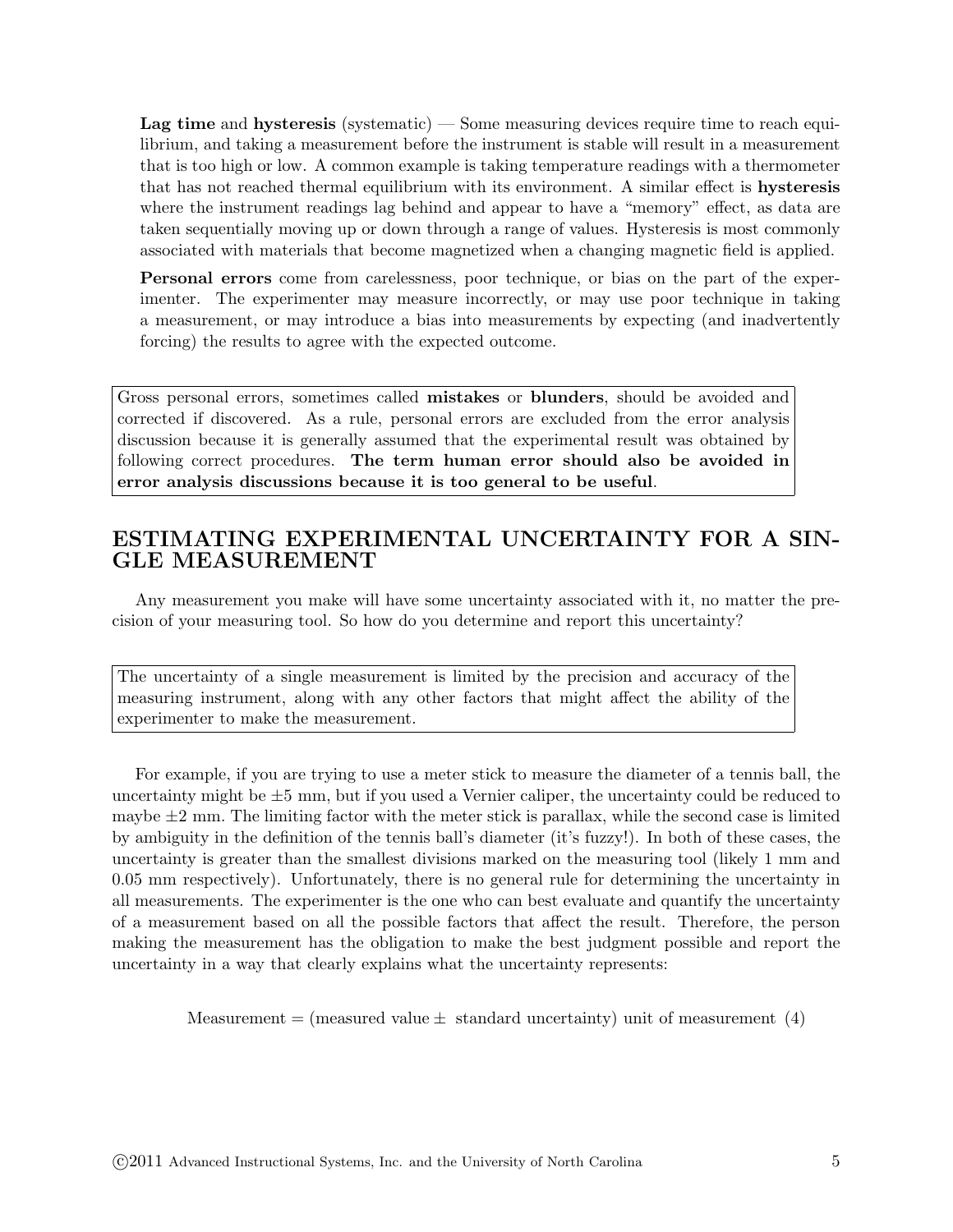where the  $\pm$  standard uncertainty indicates approximately a 68% confidence interval (see sections on Standard Deviation and Reporting Uncertainties).

Example: Diameter of tennis ball  $= 6.7 \pm 0.2$  cm.

# ESTIMATING UNCERTAINTY IN REPEATED MEASUREMENTS

Suppose you time the period of oscillation of a pendulum using a digital instrument (that you assume is measuring accurately) and find:  $T = 0.44$  seconds. This single measurement of the period suggests a precision of  $\pm 0.005$  s, but this instrument precision may not give a complete sense of the uncertainty. If you repeat the measurement several times and examine the variation among the measured values, you can get a better idea of the uncertainty in the period. For example, here are the results of 5 measurements, in seconds: 0.46, 0.44, 0.45, 0.44, 0.41.

Average (mean) = 
$$
\frac{x_1 + x_2 + \ldots + x_N}{N}
$$
 (5)

For this situation, the best estimate of the period is the average, or mean.

Whenever possible, repeat a measurement several times and average the results. This average is generally the best estimate of the "true" value (unless the data set is skewed by one or more outliers which should be examined to determine if they are bad data points that should be omitted from the average or valid measurements that require further investigation). Generally, the more repetitions you make of a measurement, the better this estimate will be, but be careful to avoid wasting time taking more measurements than is necessary for the precision required.

Consider, as another example, the measurement of the width of a piece of paper using a meter stick. Being careful to keep the meter stick parallel to the edge of the paper (to avoid a systematic error which would cause the measured value to be consistently higher than the correct value), the width of the paper is measured at a number of points on the sheet, and the values obtained are entered in a data table. Note that the last digit is only a rough estimate, since it is difficult to read a meter stick to the nearest tenth of a millimeter (0.01 cm).

| Observation | Width (cm) |  |
|-------------|------------|--|
| #1          | 31.33      |  |
| #2          | 31.15      |  |
| #3          | 31.26      |  |
| #4          | 31.02      |  |
| #5          | 31.20      |  |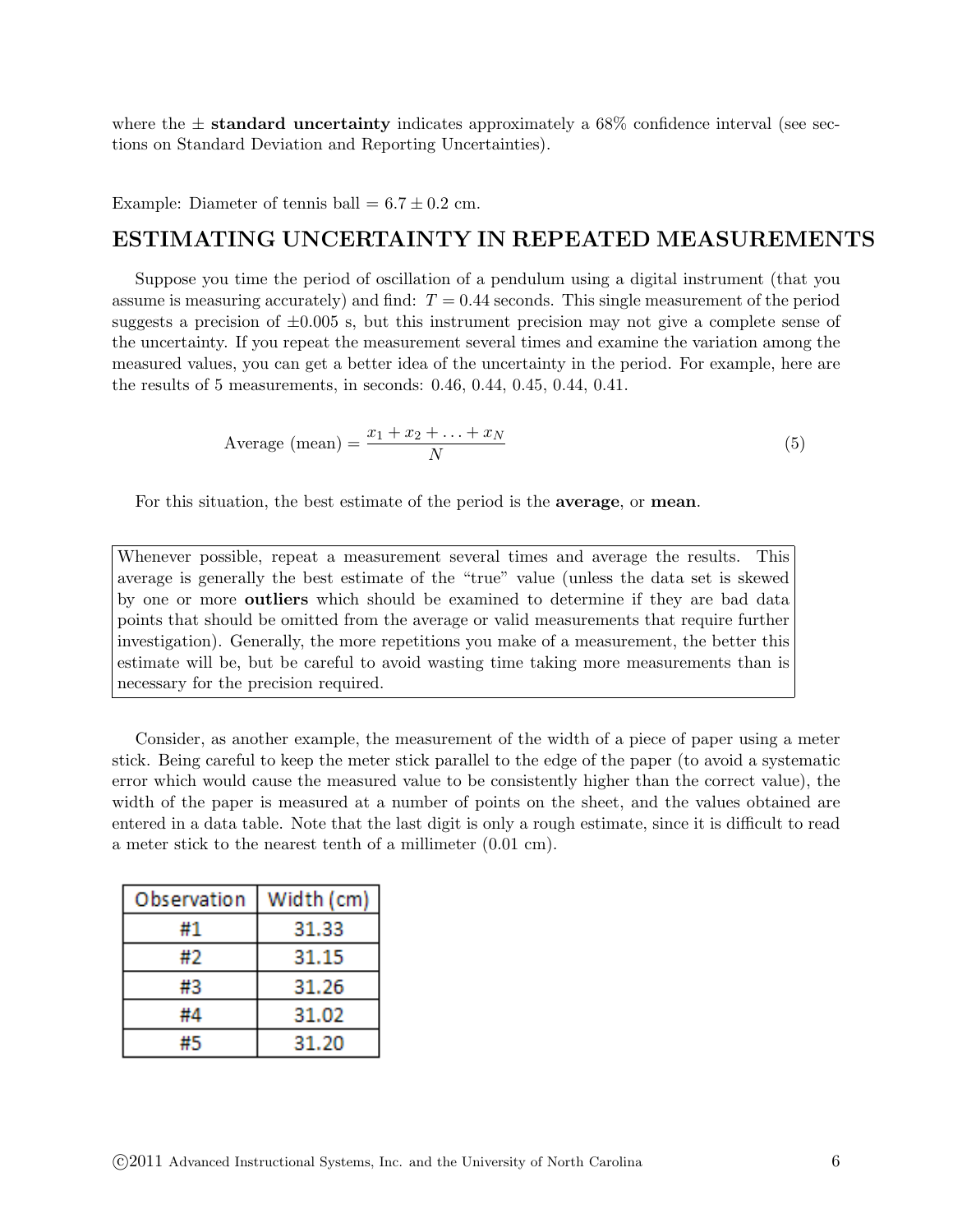Average = 
$$
\frac{\text{sum of observed widths}}{\text{no. of observations}}
$$
 =  $\frac{155.96 \text{ cm}}{5}$  = 31.19 cm (6)

This average is the best available estimate of the width of the piece of paper, but it is certainly not exact. We would have to average an infinite number of measurements to approach the true mean value, and even then, we are not guaranteed that the mean value is accurate because there is still some systematic error from the measuring tool, which can never be calibrated perfectly. So how do we express the uncertainty in our average value?

One way to express the variation among the measurements is to use the average deviation. This statistic tells us on average (with 50% confidence) how much the individual measurements vary from the mean.

$$
\overline{d} = \frac{|x_1 - \overline{x}| + |x_2 - \overline{x}| + \ldots + |x_N - \overline{x}|}{N}
$$
\n<sup>(7)</sup>

However, the standard deviation is the most common way to characterize the spread of a data set. The standard deviation is always slightly greater than the average deviation, and is used because of its association with the normal distribution that is frequently encountered in statistical analyses.

#### STANDARD DEVIATION

To calculate the standard deviation for a sample of N measurements:

- 1 Sum all the measurements and divide by  $N$  to get the **average**, or **mean**.
- 2 Now, subtract this average from each of the  $N$  measurements to obtain  $N$  "deviations".
- **3** Square each of these N deviations and add them all up.
- 4 Divide this result by  $(N-1)$  and take the square root.

We can write out the formula for the standard deviation as follows. Let the N measurements be called  $x_1, x_2, ..., x_N$ . Let the average of the N values be called  $\bar{x}$ . Then each deviation is given by  $\delta x_i = x_i - \overline{x}$ , for  $i = 1, 2, ..., N$ . The standard deviation is:

$$
s = \sqrt{\frac{(\delta x_1^2 + \delta x_2^2 + \dots + \delta_N^2)}{(N-1)}} = \sqrt{\frac{\sum \delta x_i^2}{(N-1)}}
$$
(8)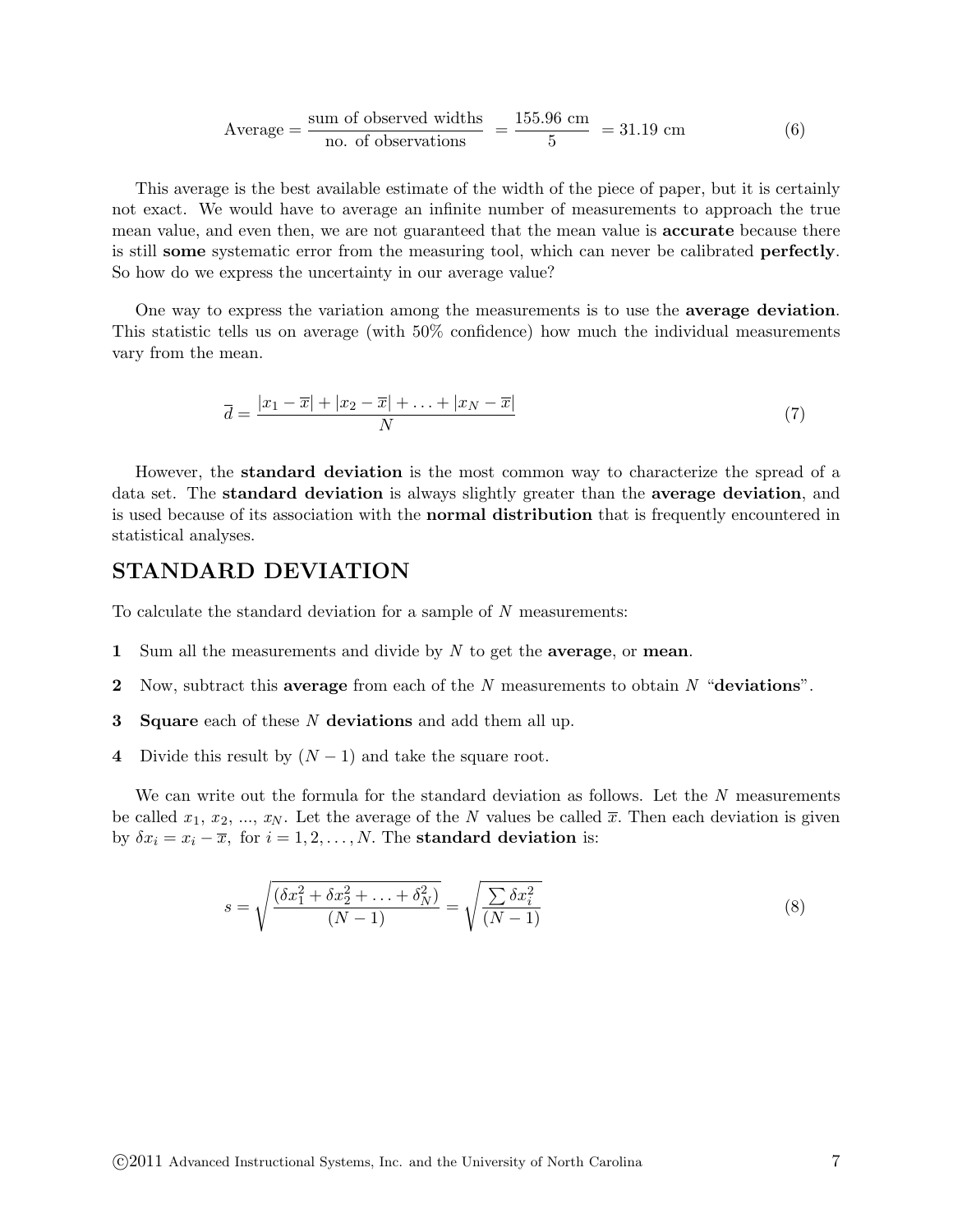| Observation | Width (cm) | Deviation (cm)          |
|-------------|------------|-------------------------|
| #1          | 31.33      | $+0.14 = 31.33 - 31.19$ |
| #2          | 31.15      | $-0.04 = 31.15 - 31.19$ |
| #3          | 31.26      | $+0.07 = 31.26 - 31.19$ |
| #4          | 31.02      | $-0.17 = 31.02 - 31.19$ |
| #5          | 31.20      | $+0.01 = 31.20 - 31.19$ |

In our previous example, the average width  $\bar{x}$  is 31.19 cm. The deviations are:

The **average** deviation is:  $\bar{d} = 0.086$  cm.

The **standard** deviation is: 
$$
s = \sqrt{\frac{(0.14)^2 + (0.04)^2 + (0.07)^2 + (0.17)^2 + (0.01)^2}{5 - 1}} = 0.12
$$
 cm.

The significance of the standard deviation is this: if you now make one more measurement using the same meter stick, you can reasonably expect (with about 68% confidence) that the new measurement will be within 0.12 cm of the estimated average of 31.19 cm. In fact, it is reasonable to use the standard deviation as the uncertainty associated with this single new measurement. However, the uncertainty of the **average** value is the **standard deviation of the mean**, which is always less than the standard deviation (see next section).

Consider an example where 100 measurements of a quantity were made. The average or mean value was 10.5 and the standard deviation was  $s = 1.83$ . The figure below is a **histogram** of the 100 measurements, which shows how often a certain range of values was measured. For example, in 20 of the measurements, the value was in the range 9.5 to 10.5, and most of the readings were close to the mean value of 10.5. The standard deviation  $s$  for this set of measurements is roughly how far from the average value most of the readings fell. For a large enough sample, approximately 68% of the readings will be within one standard deviation of the mean value, 95% of the readings will be in the interval  $\bar{x} \pm 2$  s, and nearly all (99.7%) of readings will lie within 3 standard deviations from the mean. The smooth curve superimposed on the histogram is the gaussian or normal distribution predicted by theory for measurements involving random errors. As more and more measurements are made, the histogram will more closely follow the bellshaped gaussian curve, but the standard deviation of the distribution will remain approximately the same.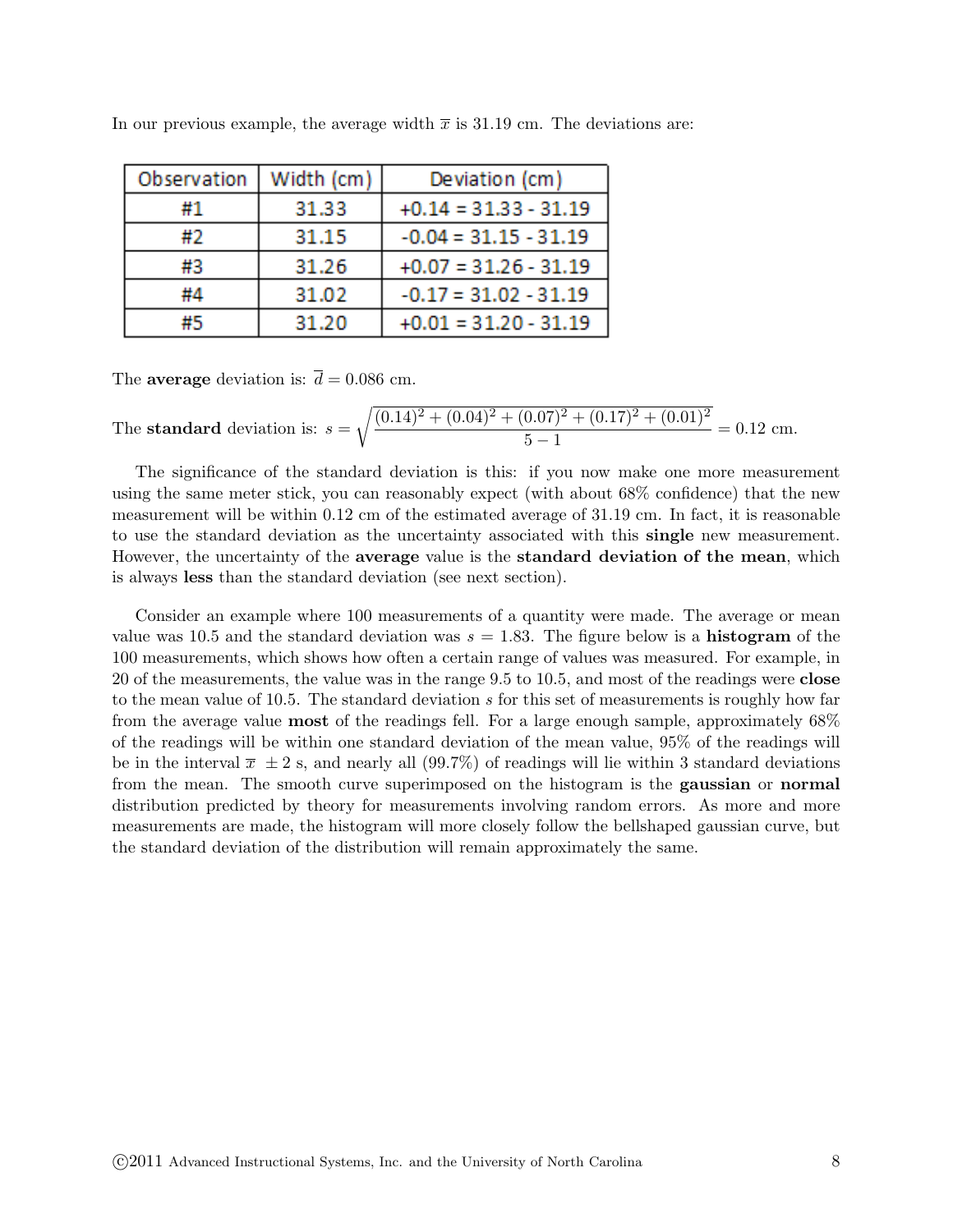

Figure 1

# STANDARD DEVIATION OF THE MEAN (STANDARD ER-ROR)

When we report the average value of N measurements, the uncertainty we should associate with this average value is the standard deviation of the mean, often called the standard error  $(SE)$ .

$$
\sigma_{\overline{x}} = \frac{s}{\sqrt{N}} \tag{9}
$$

The standard error is smaller than the standard deviation by a factor of  $1/$ √ N. This reflects the fact that we expect the uncertainty of the average value to get smaller when we use a larger number of measurements, N. In the previous example, we find the standard error is 0.05 cm, where number of measurements, *N*. In the previous example, we find the standard error is 0.05 cm, where<br>we have divided the standard deviation of 0.12 by  $\sqrt{5}$ . The final result should then be reported as: Average paper width  $= 31.19 \pm 0.05$  cm.

### ANOMALOUS DATA

The first step you should take in analyzing data (and even while taking data) is to examine the data set as a whole to look for patterns and outliers. Anomalous data points that lie outside the general trend of the data may suggest an interesting phenomenon that could lead to a new discovery, or they may simply be the result of a mistake or random fluctuations. In any case, an outlier requires closer examination to determine the cause of the unexpected result. Extreme data should never be "thrown out" without clear justification and explanation, because you may be discarding the most significant part of the investigation! However, if you can clearly justify omitting an inconsistent data point, then you should exclude the outlier from your analysis so that the average value is not skewed from the "true" mean.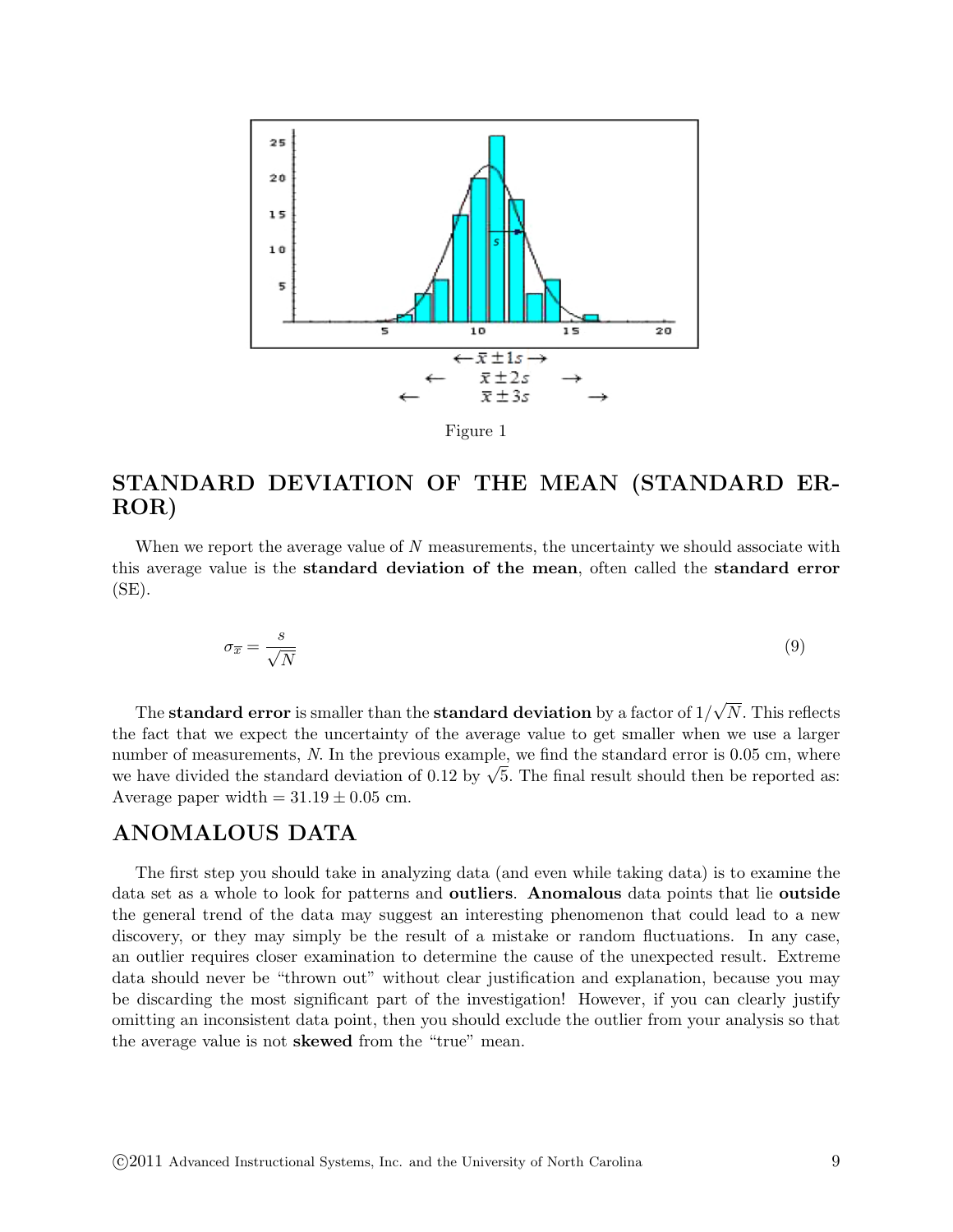#### FRACTIONAL UNCERTAINTY REVISITED

When a reported value is determined by taking the average of a set of independent readings, the fractional uncertainty is given by the ratio of the uncertainty divided by the average value. For this example,

$$
Fractional uncertainty = \frac{\text{uncertainty}}{\text{average}} = \frac{0.05 \text{ cm}}{31.19 \text{ cm}} = 0.0016 \approx 0.2\% \tag{10}
$$

Note that the fractional uncertainty is dimensionless but is often reported as a percentage or in parts per million (ppm) to emphasize the fractional nature of the value. A scientist might also make the statement that this measurement "is good to about 1 part in 500" or "precise to about  $0.2\%$ ".

The fractional uncertainty is also important because it is used in propagating uncertainty in calculations using the result of a measurement, as discussed in the next section.

### PROPAGATION OF UNCERTAINTY

Suppose we want to determine a quantity f, which depends on  $x$  and maybe several other variables y, z, etc. We want to know the error in f if we measure x, y, ... with errors  $\sigma_x$ ,  $\sigma_y$ , ...

Examples:

$$
f = xy \text{ (Area of a rectangle)}
$$
\n
$$
(11)
$$

$$
f = p \cos \theta \text{ (x-component of momentum)} \tag{12}
$$

$$
f = x/t \text{ (velocity)}\tag{13}
$$

For a single-variable function  $f(x)$ , the deviation in f can be related to the deviation in x using calculus:

$$
\delta f = \left(\frac{df}{dx}\right)\delta x\tag{14}
$$

Thus, taking the square and the average:

$$
\overline{\delta f^2} = \left(\frac{df}{dx}\right)^2 \overline{\delta x^2} \tag{15}
$$

and using the definition of  $\sigma$ , we get: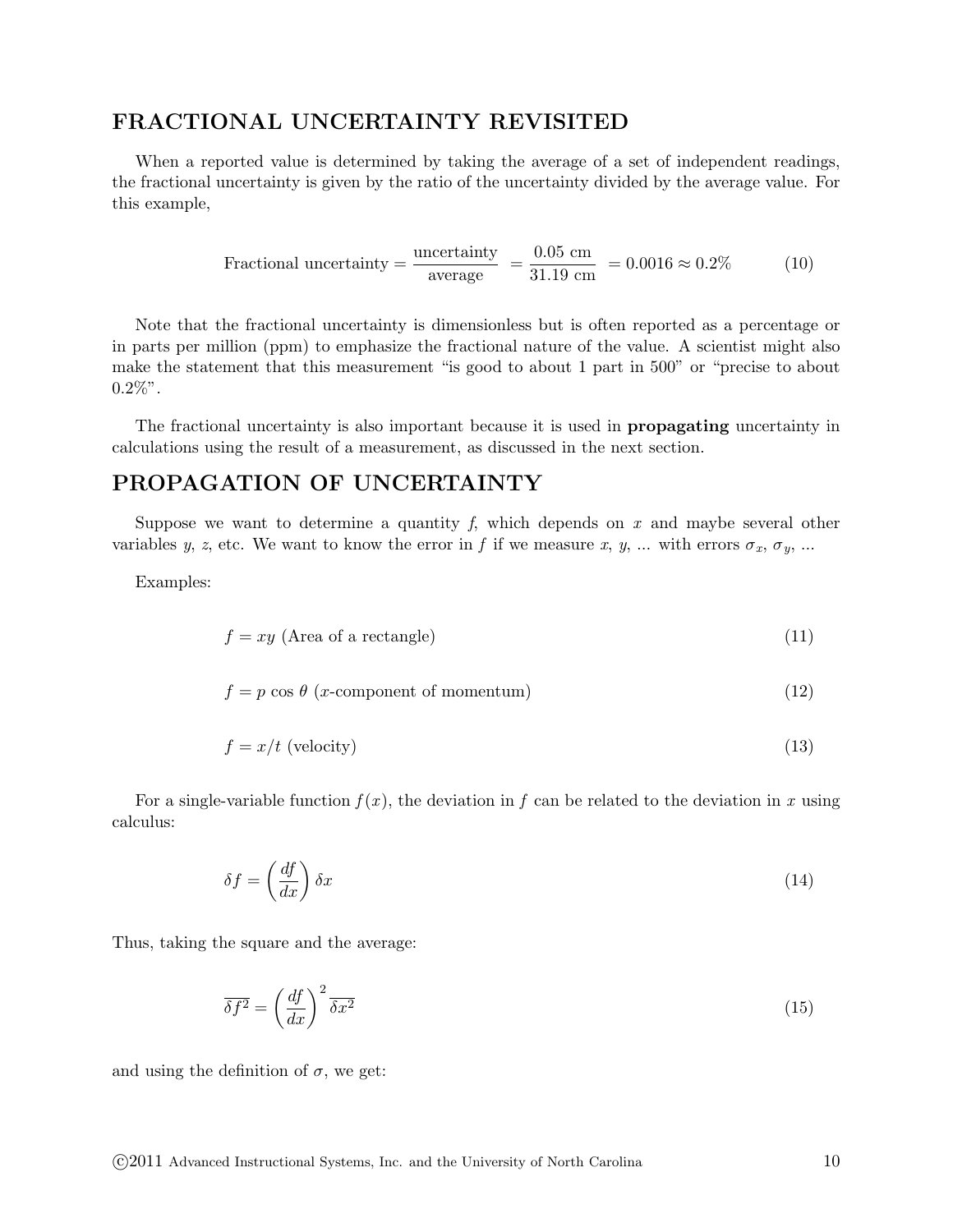$$
\sigma_f = \left| \frac{df}{dx} \right| \sigma_x \tag{16}
$$

Examples:

(a) 
$$
f = \sqrt{x}
$$
  
\n
$$
\frac{df}{dx} = \frac{1}{2\sqrt{x}}
$$
\n(17)

$$
\sigma_f = \frac{\sigma_x}{2\sqrt{x}}, \text{ or } \frac{\sigma_f}{f} = \frac{1}{2} \frac{\sigma_x}{x}
$$
\n(18)

(b)  $f = x^2$ 

$$
\frac{df}{dx} = 2x\tag{19}
$$

$$
\frac{\sigma_f}{f} = 2\frac{\sigma_x}{x} \tag{20}
$$

(c)  $f = \cos \theta$ 

$$
\frac{df}{d\theta} = -\sin\theta\tag{21}
$$

$$
\sigma_f = |\sin \theta| \sigma_\theta, \text{ or } \frac{\sigma_f}{f} = |\tan \theta| \sigma_\theta
$$
  
\n*Note*: in this situation,  $\sigma_\theta$  must be in radians. (22)

In the case where  $f$  depends on two or more variables, the derivation above can be repeated with minor modification. For two variables,  $f(x, y)$ , we have:

$$
\delta f = \left(\frac{\partial f}{\partial x}\right)\delta x + \left(\frac{\partial f}{\partial y}\right)\delta y\tag{23}
$$

The partial derivative  $\frac{\partial f}{\partial x}$  means differentiating f with respect to x holding the other variables fixed. Taking the square and the average, we get the law of propagation of uncertainty:

$$
(\delta f)^2 = \left(\frac{\partial f}{\partial x}\right)^2 (\partial x)^2 + \left(\frac{\partial f}{\partial y}\right)^2 (\delta y)^2 + 2\left(\frac{\partial f}{\partial x}\right) \left(\frac{\partial f}{\partial y}\right) \overline{\delta x \delta y}
$$
(24)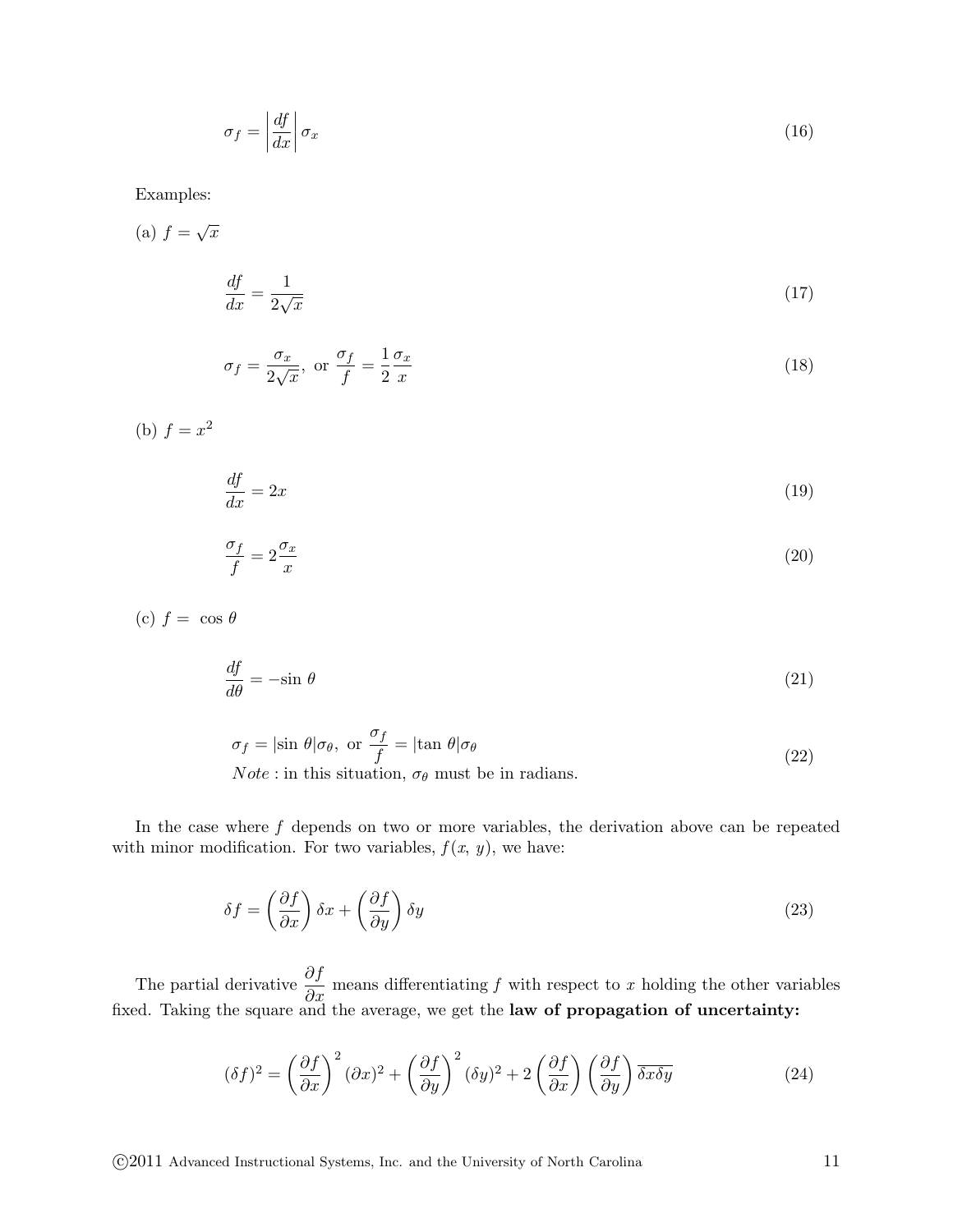If the measurements of x and y are **uncorrelated**, then  $\overline{\delta x \delta y} = 0$ , and we get:

$$
\sigma_f = \sqrt{\left(\frac{\partial f}{\partial x}\right)^2 \sigma_x^2 + \left(\frac{\partial f}{\partial y}\right)^2 \sigma_y^2}
$$
\n(25)

Examples:

(a)  $f = x + y$ 

$$
\frac{\partial f}{\partial x} = 1, \ \frac{\partial f}{\partial y} = 1 \tag{26}
$$

$$
\therefore \sigma_f = \sqrt{\sigma_x^2 + \sigma_y^2} \tag{27}
$$

When adding (or subtracting) **independent** measurements, the **absolute uncertainty** of the sum (or difference) is the root sum of squares (RSS) of the individual absolute uncertainties. When adding correlated measurements, the uncertainty in the result is simply the sum of the absolute uncertainties, which is always a larger uncertainty estimate than adding in quadrature (RSS). Adding or subtracting a constant does not change the absolute uncertainty of the calculated value as long as the constant is an exact value.

(b)  $f = xy$ 

$$
\frac{\partial f}{\partial x} = y, \ \frac{\partial f}{\partial y} = x \tag{28}
$$

$$
\therefore \sigma_f = \sqrt{y^2 \sigma_x^2 + x^2 \sigma_y^2} \tag{29}
$$

Dividing the previous equation by  $f = xy$ , we get:

$$
\frac{\sigma_f}{f} = \sqrt{\left(\frac{\sigma_x}{x}\right)^2 + \left(\frac{\sigma_y}{y}\right)^2} \tag{30}
$$

(c)  $f = x/y$ 

$$
\frac{\partial f}{\partial x} = \frac{1}{y}, \ \frac{\partial f}{\partial y} = -\frac{x}{y^2} \tag{31}
$$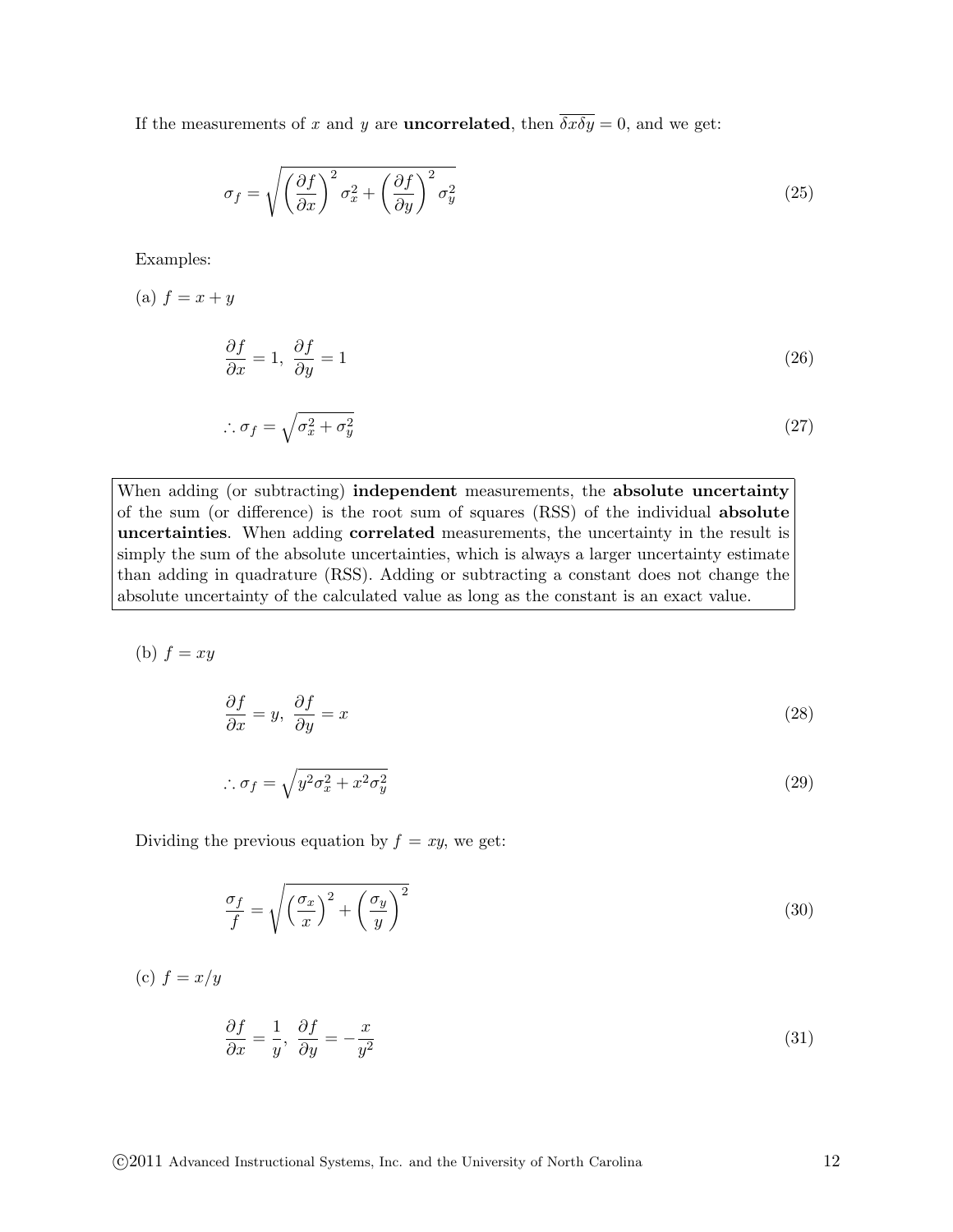$$
\therefore \sigma_f = \sqrt{\left(\frac{1}{y}\right)^2 \sigma_x^2 + \left(\frac{x}{y^2}\right)^2 \sigma_y^2}
$$
\n(32)

Dividing the previous equation by  $f = x/y$ , we get:

$$
\frac{\sigma_f}{f} = \sqrt{\left(\frac{\sigma_x}{x}\right)^2 + \left(\frac{\sigma_y}{y}\right)^2} \tag{33}
$$

When multiplying (or dividing) independent measurements, the **relative uncertainty** of the product (quotient) is the RSS of the individual relative uncertainties. When multiplying correlated measurements, the uncertainty in the result is just the sum of the relative uncertainties, which is always a larger uncertainty estimate than adding in quadrature (RSS). Multiplying or dividing by a constant does not change the relative uncertainty of the calculated value.

Note that the relative uncertainty in  $f$ , as shown in (b) and (c) above, has the same form for multiplication and division: the relative uncertainty in a product or quotient depends on the relative uncertainty of each individual term.

Example: Find uncertainty in v, where  $v = at$  with  $a = 9.8 \pm 0.1$  m/s<sup>2</sup>,  $t = 1.2 \pm 0.1$  s

$$
\frac{\sigma_v}{v} = \sqrt{\left(\frac{\sigma_a}{a}\right)^2 + \left(\frac{\sigma_t}{t}\right)^2} = \sqrt{\left(\frac{0.1}{9.8}\right) + \left(\frac{0.1}{1.2}\right)}
$$
\n
$$
= \sqrt{(0.010)^2 + (0.029)^2} = 0.031 \text{ or } 3.1\%
$$
\n(34)

Notice that the relative uncertainty in  $t$  (2.9%) is significantly greater than the relative uncertainty for a  $(1.0\%)$ , and therefore the relative uncertainty in v is essentially the same as for t (about 3%).

Graphically, the RSS is like the Pythagorean theorem:



The total uncertainty is the length of the hypotenuse of a right triangle with legs the length of each uncertainty component.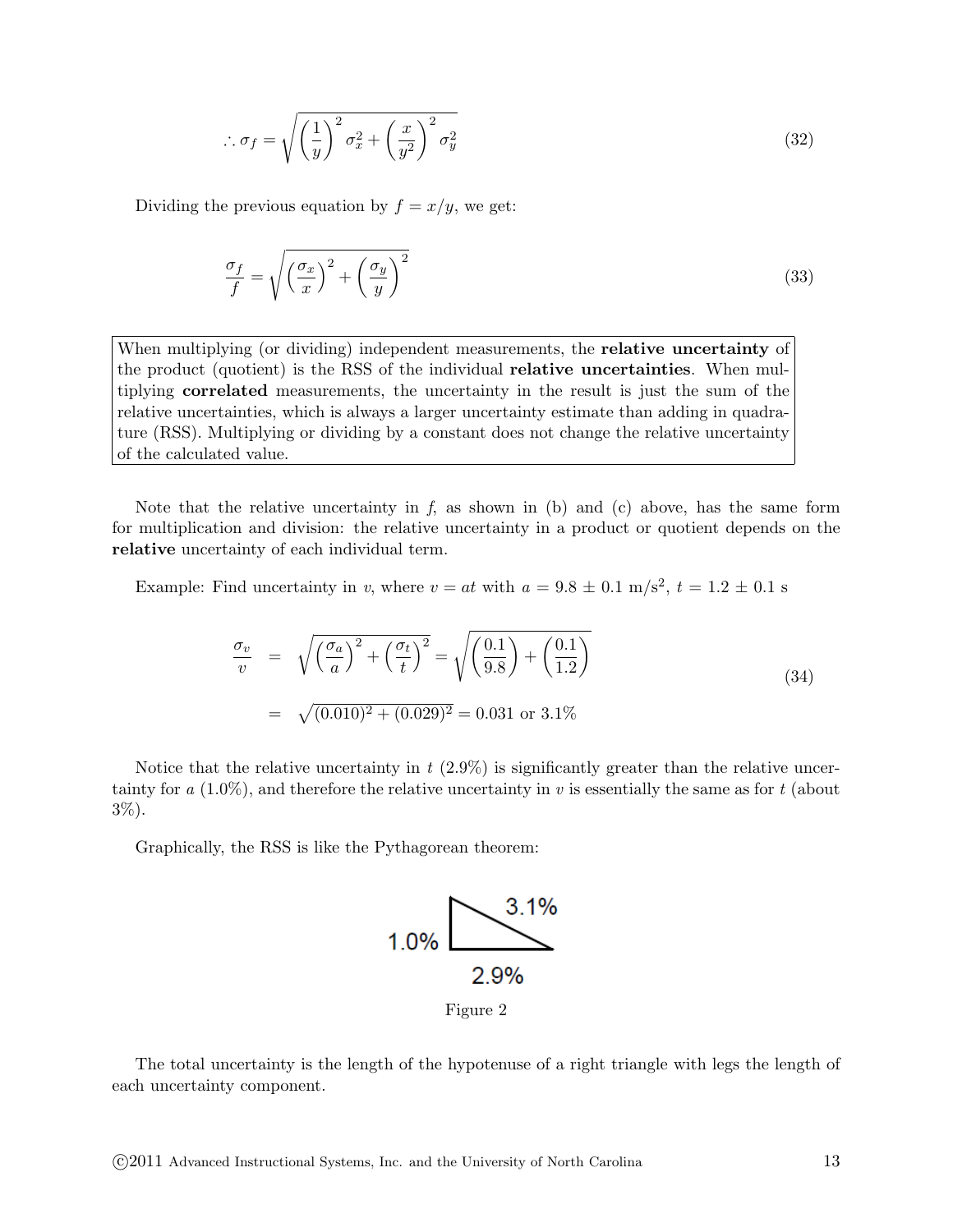Timesaving approximation: "A chain is only as strong as its weakest link." If one of the uncertainty terms is more than 3 times greater than the other terms, the root-squares formula can be skipped, and the combined uncertainty is simply the largest uncertainty. This shortcut can save a lot of time without losing any accuracy in the estimate of the overall uncertainty.

# THE UPPER-LOWER BOUND METHOD OF UNCERTAINTY PROPAGATION

An alternative, and sometimes simpler procedure, to the tedious propagation of uncertainty law is the upper-lower bound method of uncertainty propagation. This alternative method does not yield a standard uncertainty estimate (with a 68% confidence interval), but it does give a reasonable estimate of the uncertainty for practically any situation. The basic idea of this method is to use the uncertainty ranges of each variable to calculate the maximum and minimum values of the function. You can also think of this procedure as examining the best and worst case scenarios. For example, suppose you measure an angle to be:  $\theta = 25^{\circ} \pm 1^{\circ}$  and you needed to find  $f = \cos \theta$ , then:

$$
f_{\text{max}} = \cos(26^\circ) = 0.8988\tag{35}
$$

$$
f_{\min} = \cos(24^{\circ}) = 0.9135\tag{36}
$$

∴  $f = 0.906 \pm 0.007$ (where 0.007 is half the difference between  $f_{\text{max}}$  and  $f_{\text{min}}$ ) (37)

Note that even though  $\theta$  was only measured to 2 significant figures, f is known to 3 figures. By using the **propagation of uncertainty law:**  $\sigma_f = |\sin \theta| \sigma_\theta = (0.423)(\pi/180) = 0.0074$  (same result as above).

The uncertainty estimate from the upper-lower bound method is generally larger than the standard uncertainty estimate found from the propagation of uncertainty law, but both methods will give a reasonable estimate of the uncertainty in a calculated value.

The upper-lower bound method is especially useful when the functional relationship is not clear or is incomplete. One practical application is forecasting the expected range in an expense budget. In this case, some expenses may be fixed, while others may be uncertain, and the range of these uncertain terms could be used to predict the upper and lower bounds on the total expense.

#### SIGNIFICANT FIGURES

The number of significant figures in a value can be defined as all the digits between and including the first non-zero digit from the left, through the last digit. For instance, 0.44 has two significant figures, and the number 66.770 has 5 significant figures. Zeroes are significant except when used to locate the decimal point, as in the number 0.00030, which has 2 significant figures. Zeroes may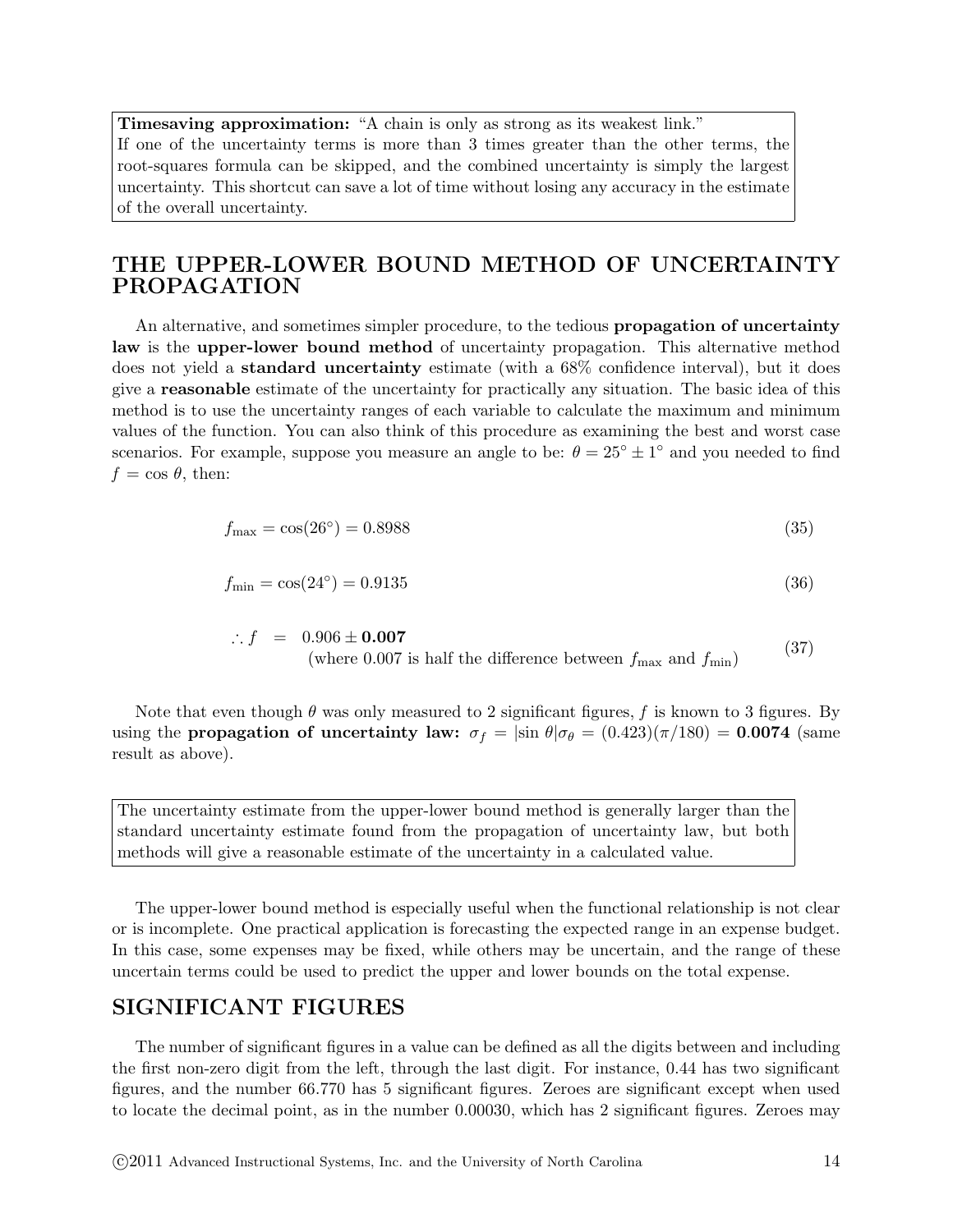or may not be significant for numbers like 1200, where it is not clear whether two, three, or four significant figures are indicated. To avoid this ambiguity, such numbers should be expressed in scientific notation to (e.g.  $1.20 \times 10^3$  clearly indicates three significant figures).

When using a calculator, the display will often show many digits, only some of which are meaningful (significant in a different sense). For example, if you want to estimate the area of a circular playing field, you might pace off the radius to be 9 meters and use the formula:  $A = \pi r^2$ . When you compute this area, the calculator might report a value of  $254.4690049 \text{ m}^2$ . It would be extremely misleading to report this number as the area of the field, because it would suggest that you know the area to an absurd degree of precision—to within a fraction of a square millimeter! Since the radius is only known to one significant figure, the final answer should also contain only one significant figure: Area =  $3 \times 10^2$  m<sup>2</sup>.

From this example, we can see that the number of significant figures reported for a value implies a certain degree of precision. In fact, the number of significant figures suggests a rough estimate of the relative uncertainty:

The number of significant figures implies an approximate relative uncertainty: 1 significant figure suggests a relative uncertainty of about 10% to 100% 2 significant figures suggest a relative uncertainty of about 1% to 10% 3 significant figures suggest a relative uncertainty of about  $0.1\%$  to  $1\%$ 

To understand this connection more clearly, consider a value with 2 significant figures, like 99, which suggests an uncertainty of  $\pm 1$ , or a relative uncertainty of  $\pm 1/99 = \pm 1\%$ . (Actually some people might argue that the implied uncertainty in 99 is  $\pm 0.5$  since the range of values that would round to 99 are 98.5 to 99.4. But since the uncertainty here is only a rough estimate, there is not much point arguing about the factor of two.) The smallest 2-significant figure number, 10, also suggests an uncertainty of  $\pm 1$ , which in this case is a relative uncertainty of  $\pm 1/10 = \pm 10\%$ . The ranges for other numbers of significant figures can be reasoned in a similar manner.

### USE OF SIGNIFICANT FIGURES FOR SIMPLE PROPAGA-TION OF UNCERTAINTY

By following a few simple rules, significant figures can be used to find the appropriate precision for a calculated result for the four most basic math functions, all without the use of complicated formulas for propagating uncertainties.

For multiplication and division, the number of significant figures that are reliably known in a product or quotient is the same as the smallest number of significant figures in any of the original numbers.

Example:

6.6 (2 significant figures)  $\times$  7328.7 (5 significant figures)  $\overline{48369.42}$  =  $48 \times 10^3$ (2 significant figures)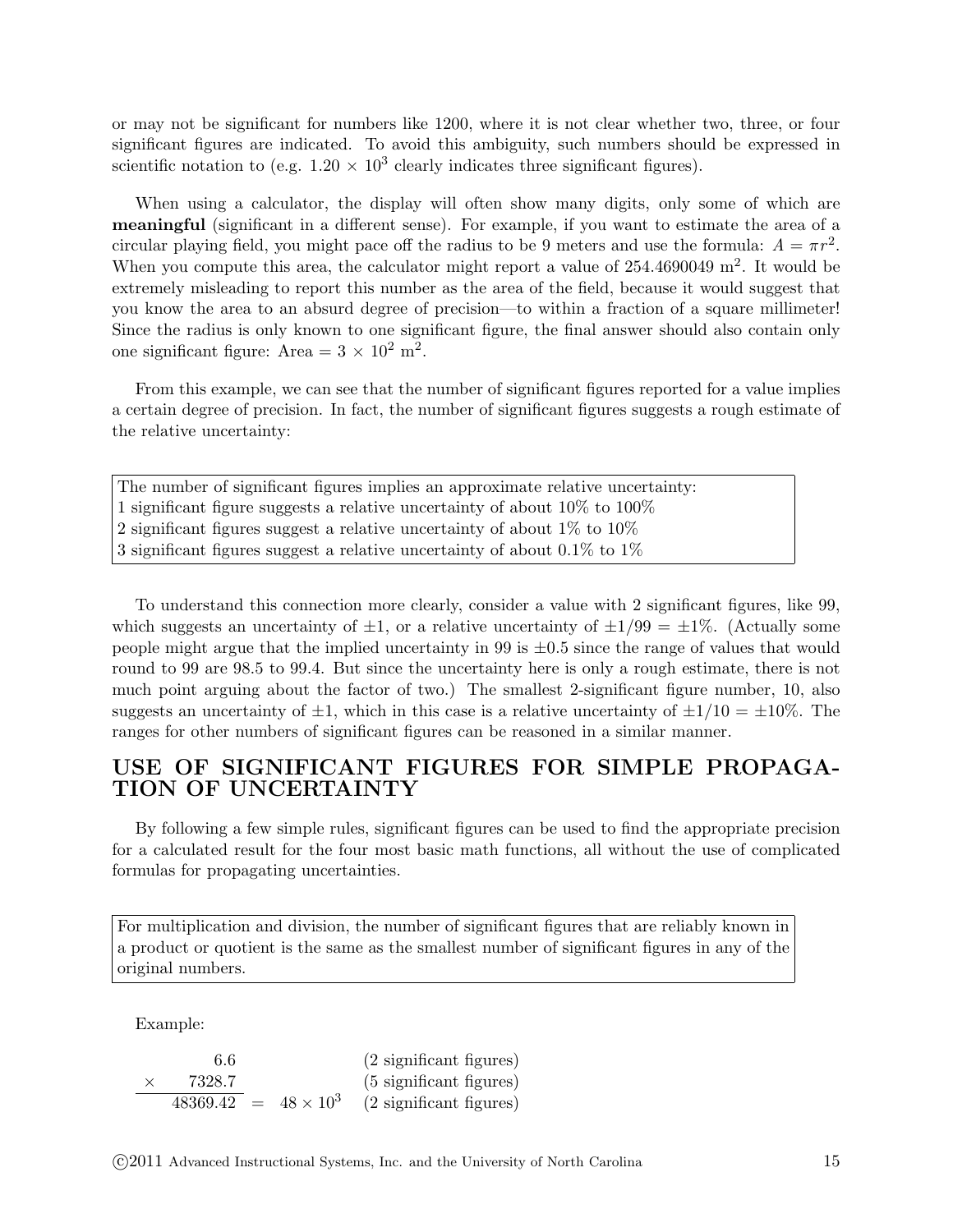For addition and subtraction, the result should be rounded off to the last decimal place reported for the least precise number.

Examples:

|        | 223.64 |     | 5560.5 |
|--------|--------|-----|--------|
| $^{+}$ | 54     | $+$ | 0.008  |
|        | 278    |     | 5560.5 |

If a calculated number is to be used in further calculations, it is good practice to keep one extra digit to reduce rounding errors that may accumulate. Then the final answer should be rounded according to the above guidelines.

# UNCERTAINTY, SIGNIFICANT FIGURES, AND ROUNDING

For the same reason that it is dishonest to report a result with more significant figures than are reliably known, the uncertainty value should also not be reported with excessive precision.

For example, it would be unreasonable for a student to report a result like:

$$
measured density = 8.93 \pm 0.475328 \text{ g/cm}^3
$$
WRONG! (38)

The uncertainty in the measurement cannot possibly be known so precisely! In most experimental work, the confidence in the uncertainty estimate is not much better than about  $\pm 50\%$  because of all the various sources of error, none of which can be known exactly. Therefore, uncertainty values should be stated to only one significant figure (or perhaps 2 sig. figs. if the first digit is a 1).

Because experimental uncertainties are inherently imprecise, they should be rounded to one, or at most two, significant figures.

To help give a sense of the amount of confidence that can be placed in the standard deviation, the following table indicates the relative uncertainty associated with the standard deviation for various sample sizes. Note that in order for an uncertainty value to be reported to 3 significant figures, more than 10,000 readings would be required to justify this degree of precision!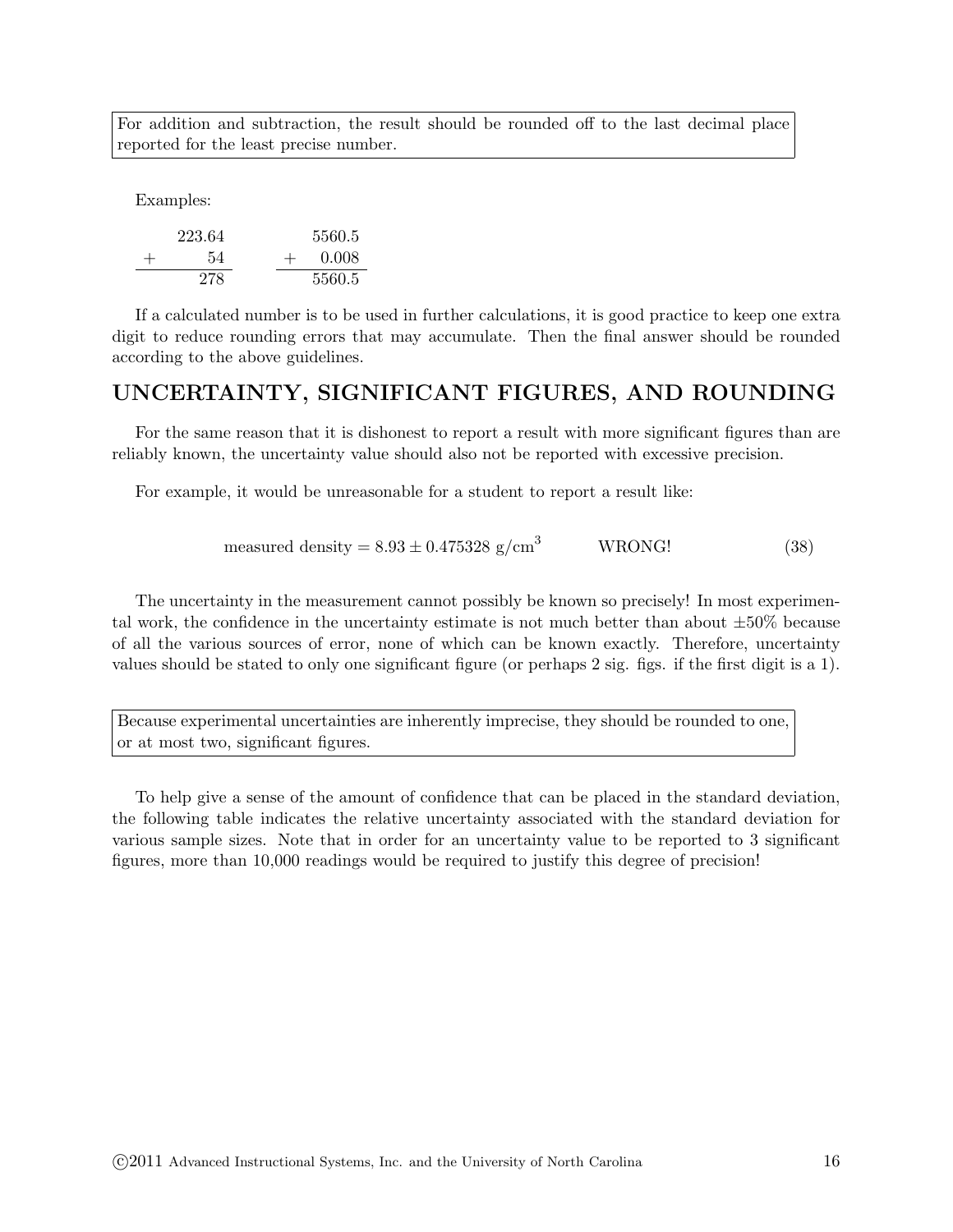|       | Relative | Sig. Figs. | Implied      |
|-------|----------|------------|--------------|
| Ν     | Uncert.* | Valid      | Uncertainty  |
| 2     | 71%      | 1          | ±10% to 100% |
| 3     | 50%      | 1          | ±10% to 100% |
| 4     | 41%      | 1          | ±10% to 100% |
| 5     | 35%      | 1          | ±10% to 100% |
| 10    | 24%      | 1          | ±10% to 100% |
| 20    | 16%      | 1          | ±10% to 100% |
| 30    | 13%      | 1          | ±10% to 100% |
| 50    | 10%      | 2          | ±1% to 10%   |
| 100   | 7%       | 2          | ±1% to 10%   |
| 10000 | 0.7%     |            | ±0.1% to 1%  |

\*The relative uncertainty is given by the approximate formula:  $\frac{\sigma_{\sigma}}{\sigma} = \frac{1}{\sqrt{2(N)}}$  $\sqrt{2(N-1)}$ 

When an explicit uncertainty estimate is made, the uncertainty term indicates how many significant figures should be reported in the measured value (not the other way around!). For example, the uncertainty in the density measurement above is about 0.5  $g/cm^3$ , so this tells us that the digit in the tenths place is uncertain, and should be the last one reported. The other digits in the hundredths place and beyond are insignificant, and should not be reported: measured density =  $8.9 \pm 0.5$ g/cm<sup>3</sup>. RIGHT!

An experimental value should be rounded to be consistent with the magnitude of its uncertainty. This generally means that the last significant figure in any reported value should be in the same decimal place as the uncertainty.

In most instances, this practice of rounding an experimental result to be consistent with the uncertainty estimate gives the same number of significant figures as the rules discussed earlier for simple propagation of uncertainties for adding, subtracting, multiplying, and dividing.

Caution: When conducting an experiment, it is important to keep in mind that precision is expensive (both in terms of time and material resources). Do not waste your time trying to obtain a precise result when only a rough estimate is required. The cost increases exponentially with the amount of precision required, so the potential benefit of this precision must be weighed against the extra cost.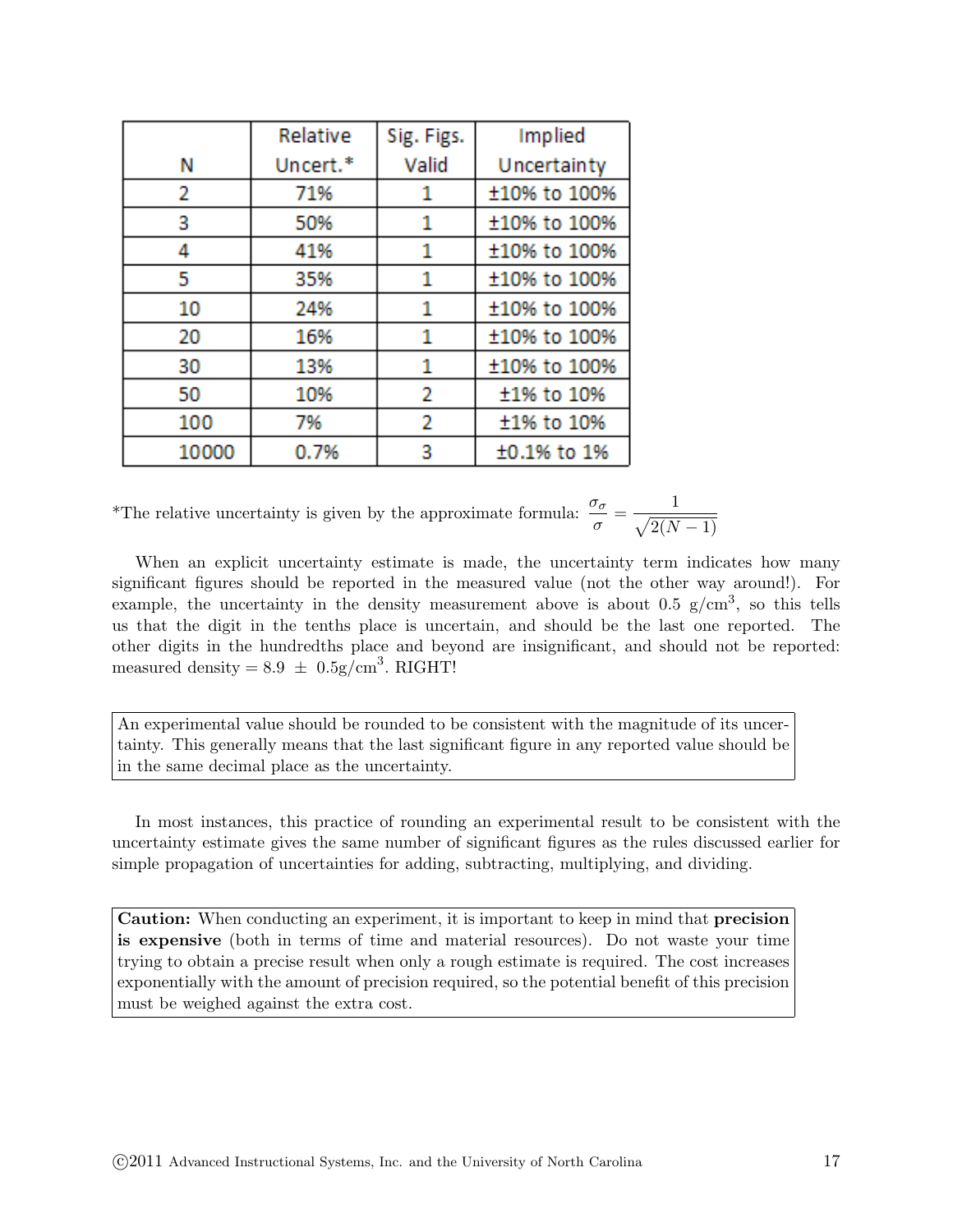# COMBINING AND REPORTING UNCERTAINTIES

In 1993, the International Standards Organization (ISO) published the first official worldwide Guide to the Expression of Uncertainty in Measurement. Before this time, uncertainty estimates were evaluated and reported according to different conventions depending on the context of the measurement or the scientific discipline. Here are a few key points from this 100-page guide, which can be found in modified form on the NIST website.<sup>1</sup>

When reporting a measurement, the measured value should be reported along with an estimate of the total combined standard uncertainty  $U_c$  of the value. The total uncertainty is found by combining the uncertainty components based on the two types of uncertainty analysis:

Type A evaluation of standard uncertainty - method of evaluation of uncertainty by the statistical analysis of a series of observations. This method primarily includes random errors.

Type B evaluation of standard uncertainty - method of evaluation of uncertainty by means other than the statistical analysis of series of observations. This method includes systematic errors and any other uncertainty factors that the experimenter believes are important.

The individual uncertainty components  $u_i$  should be combined using the law of propagation of uncertainties, commonly called the "root-sum-of-squares" or "RSS" method. When this is done, the combined standard uncertainty should be equivalent to the standard deviation of the result, making this uncertainty value correspond with a 68% confidence interval. If a wider confidence interval is desired, the uncertainty can be multiplied by a **coverage factor** (usually  $k = 2$  or 3) to provide an uncertainty range that is believed to include the true value with a confidence of 95% (for  $k = 2$ ) or 99.7% (for  $k = 3$ ). If a coverage factor is used, there should be a clear explanation of its meaning so there is no confusion for readers interpreting the significance of the uncertainty value.

You should be aware that the  $\pm$  uncertainty notation may be used to indicate different confidence intervals, depending on the scientific discipline or context. For example, a public opinion poll may report that the results have a **margin of error** of  $\pm 3\%$ , which means that readers can be  $95\%$ confident (not 68% confident) that the reported results are accurate within 3 percentage points. Similarly, a manufacturer's tolerance rating generally assumes a 95% or 99% level of confidence.

### CONCLUSION: "WHEN DO MEASUREMENTS AGREE WITH EACH OTHER?"

We now have the resources to answer the fundamental scientific question that was asked at the beginning of this error analysis discussion: "Does my result agree with a theoretical prediction or results from other experiments?"

Generally speaking, a measured result agrees with a theoretical prediction if the prediction lies

<sup>1</sup>http://physics.nist.gov/cuu/Uncertainty/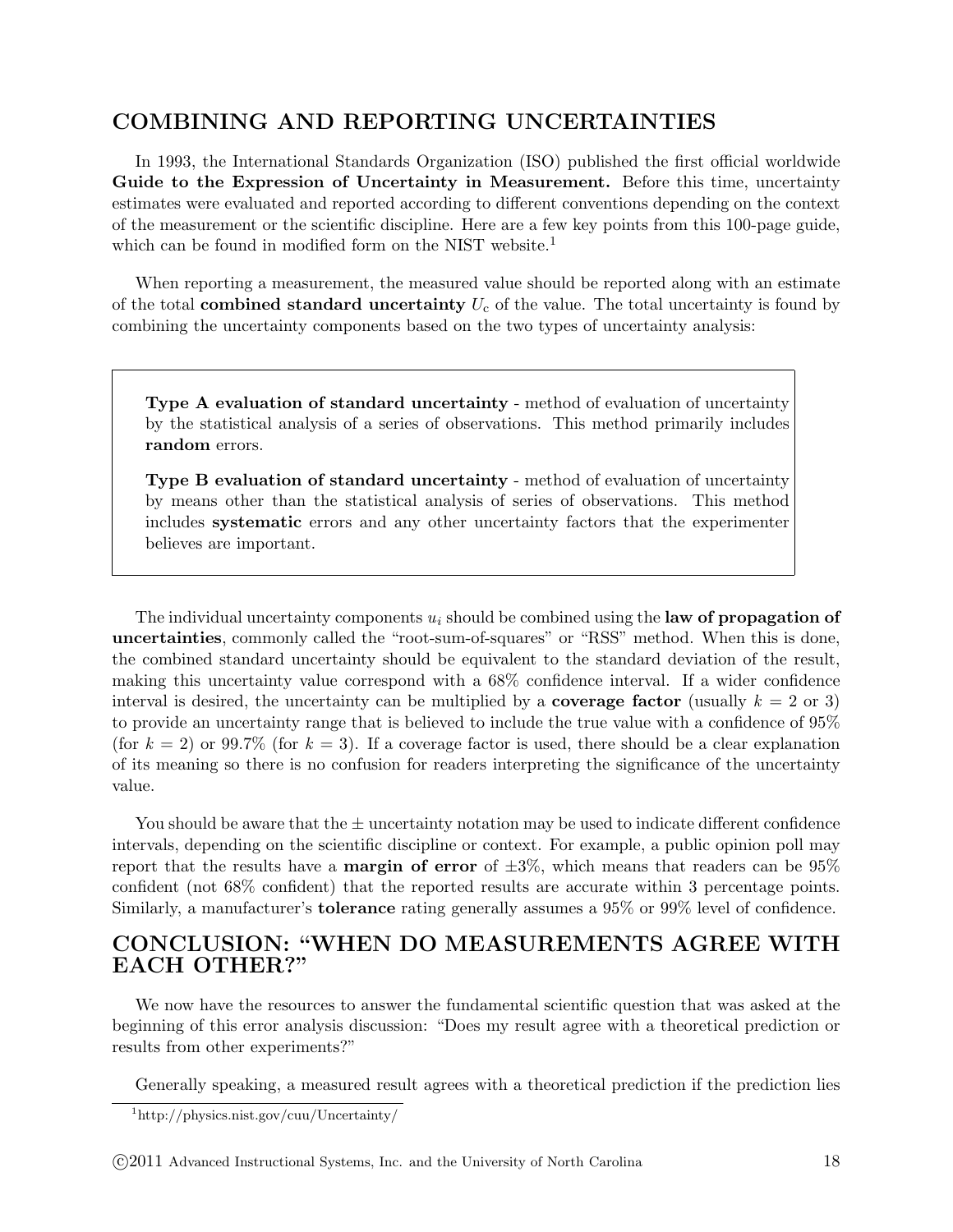within the range of experimental uncertainty. Similarly, if two measured values have **standard** uncertainty ranges that overlap, then the measurements are said to be consistent (they agree). If the uncertainty ranges do not overlap, then the measurements are said to be discrepant (they do not agree). However, you should recognize that these overlap criteria can give two opposite answers depending on the evaluation and confidence level of the uncertainty. It would be unethical to arbitrarily inflate the uncertainty range just to make a measurement agree with an expected value. A better procedure would be to discuss the size of the difference between the measured and expected values within the context of the uncertainty, and try to discover the source of the discrepancy if the difference is truly significant. To examine your own data, you are encouraged to use the Measurement Comparison tool available on the lab website.<sup>2</sup>

Here are some examples using this graphical analysis tool:



Figure 3

$$
A=1.2\pm0.4
$$

$$
B=1.8\pm0.4
$$

These measurements agree within their uncertainties, despite the fact that the percent difference between their central values is 40%.

However, with half the uncertainty  $\pm 0.2$ , these same measurements **do not agree** since their uncertainties do not overlap. Further investigation would be needed to determine the cause for the discrepancy. Perhaps the uncertainties were underestimated, there may have been a systematic error that was not considered, or there may be a true difference between these values.



Figure 4

<sup>2</sup>http://www.physics.unc.edu/labs